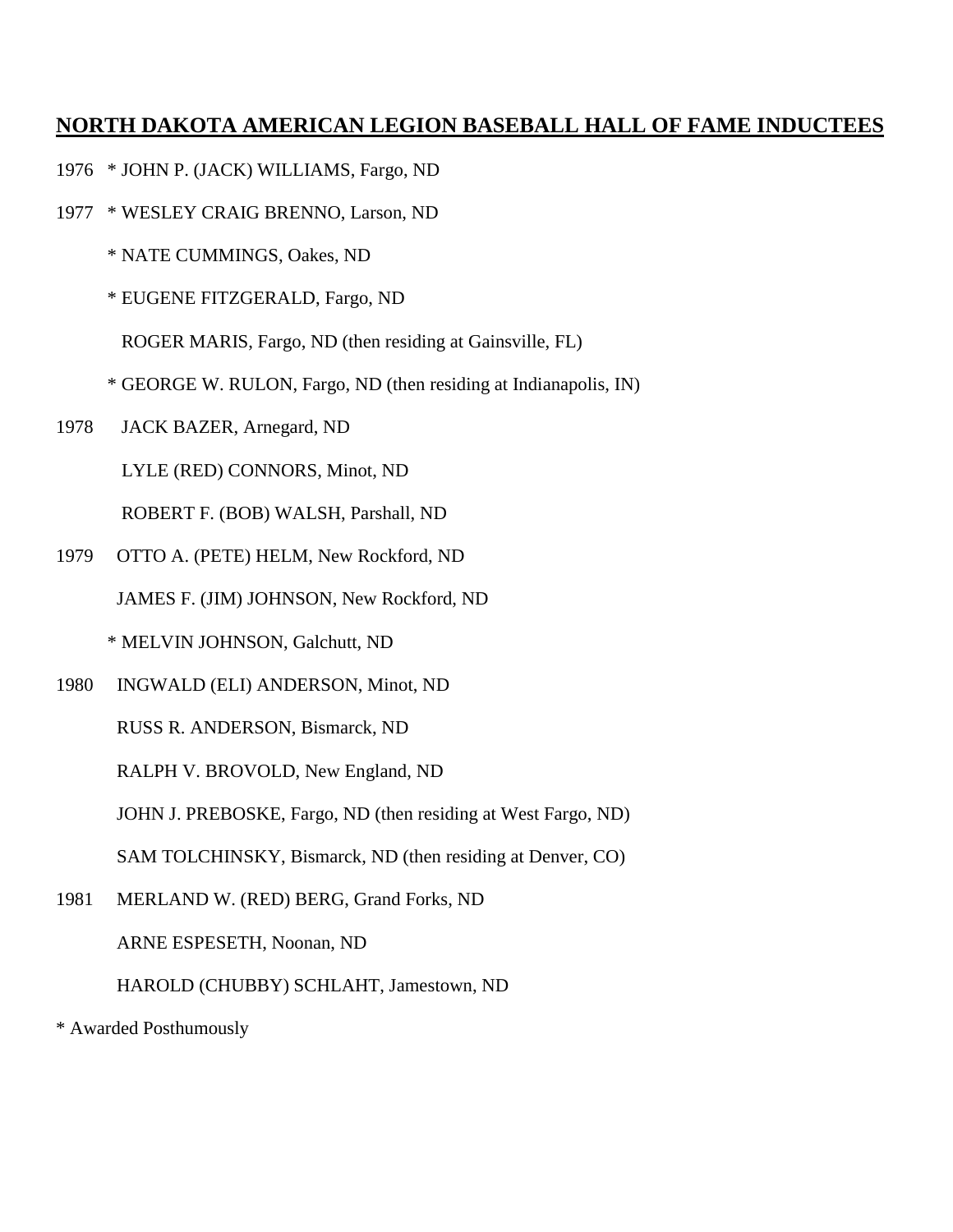1982 JAMES V. NELSON, Jamestown, ND

GILMORE NESS, Tolna, ND

MARVIN C. SKAAR, Grand Forks, ND

1983 JOSEPH T. PARMER, Fargo, ND

ALVIN E. (ABBIE) PETERSON, Enderlin, ND

ROBERT W. SMITH, Fargo, ND

1984 JOHN W. CONYNE, Bismarck, ND

\* JOHN A. (JACK) MACLACHLAN, Bismarck, ND

- 1985 JOHN J. RANDALL, Wahpeton, ND
- 1986 ORLIN (BILL) HANSON, Sherwood, ND

BOYD JASKOVIAK, Mandan, ND

STEVE MOLINARI, Williston, ND

HAROLD SCHAFER, Bismarck, ND

1987 VERNON HALVERSON, Park River, ND

KEN HUNT, Grand Forks, ND (then residing in California)

CLARENCE L. JENSEN, Esmond, ND

ALEX STEINWAND, Ellendale, ND

1988 CLAUDE (BUD) EBERT, Minot Air Force Base, ND

E. R. (BOSH) FROEHLICH, Mandan, ND

GERALD L. LAWSON, Donnybrook, ND

\* Awarded Posthumously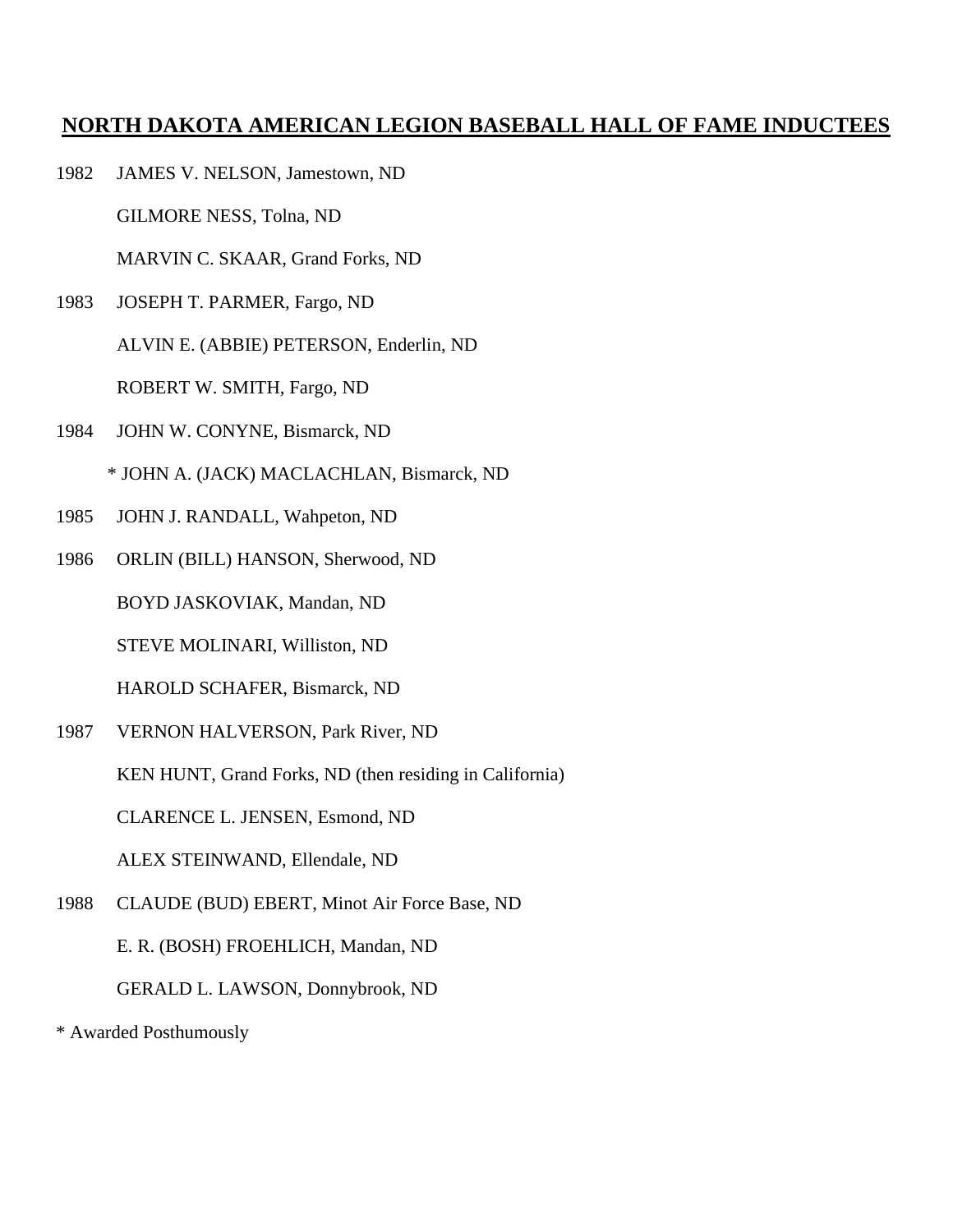1989 GUS BECKER, Bismarck, ND

ROGER A. HIGGINS, Bismarck, ND

ROBERT (BOB) MILLER, Williston, ND

- 1990 GEORGE MENNE, Mooreton, ND CLIFF NYGARD, Bismarck, ND
- 1991 LEO W. JABLONSKI, Mandan, ND
	- \* WILLIAM (BILL) LARAWAY, Jamestown, ND

ROBERT (BUD) WRIGHT, Jamestown, ND

- 1992 JERRY HARTER, Fargo, ND
- 1993 RON FRYDENLUND, Jamestown, ND
- 1995 RICHARD E. HERR, Wishek, ND
- 1995 EARL STOLTENCW, Wahpeton, ND
- 1996 DON OVERBO, Grenora, ND
- 1996 HERMAN LARSON, Grand Forks, ND
- 1996 GENE BUEN, Velva, ND
- 1996 DELMER STEFFENS, Fairmount, ND
- 1998 OWEN STOCKDILL, Mandan, ND
- 1998 MERRITT OGREN, Edgeley, ND
- 1999 DONALD GLARUM, SR., Cogswell, ND
- 1999 MELVIN BENTZ, Bismarck, ND
- 1999 CLARENCE HALL, Berthold, ND
- 2000 \* LEROY GOOD, LaMoure, ND
- \* Awarded Posthumously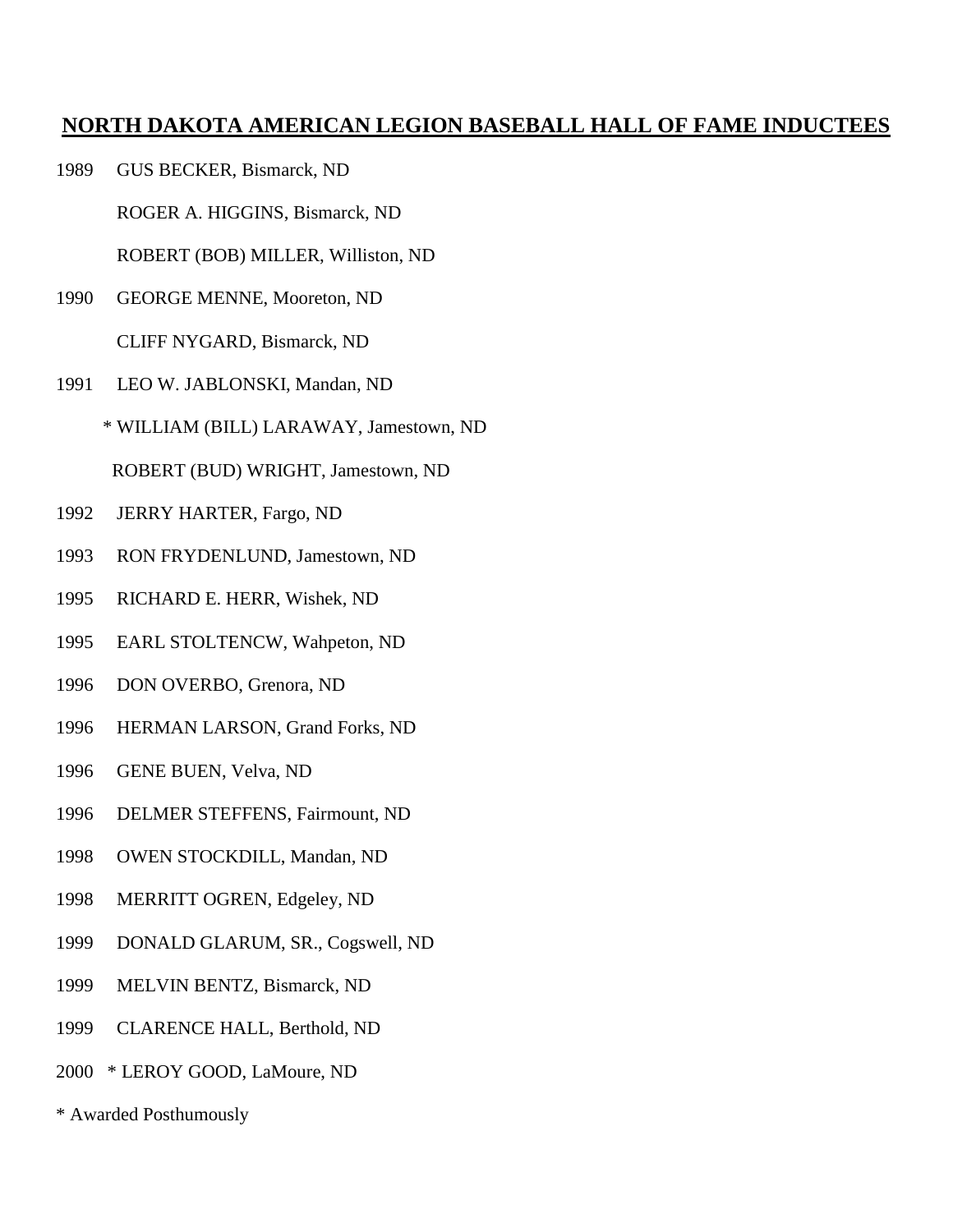- 2001 \* WALTER ENGET, Grenora, ND
- 2001 DARIN ERST AD, Jamestown, ND
- 2001 RICK HELLING, Fargo, ND
- 2002 HOWARD THEIGE, Minot, ND
- 2003 ALVIN PINKE, Valley City, ND
- 2003 HAROLD DIEDERICK, Wahpeton, ND
- 2004 ARTHUR JOHNSON, Rolette, ND
- 2004 JERRY VOEGELE, Bismarck, ND
- 2005 DENE KARNA, Makoti, ND
- 2005 \* FLOYD STROMME, Cooperstown, ND
- 2006 TRAVIS HAFNER, Sykeston, ND
- 2006 LEROY FROST, Arthur, ND
- 2006 GENE SEVERSON, Bismarck, ND
- 2007 REV. DICK HENDRICKSON, Garrison, ND
- 2008 TERRY PETRICK, Makoti, ND
- 2008 MYRON SORTLAND, Crosby, ND
- 2009 CHRISTOPHER COSTE, Fargo, ND
- 2009 BILL SCHILLING, Fargo, ND (deceased)
- 2010 No Recipients
- 2011 KELLY TRAUTMANN, Larimore, ND
- 2011 MARK LUTHER, Minot, ND
- 2012 STEVE THOMAS, Bismarck, ND
- 2012 LEN STANLEY, Bismarck, ND